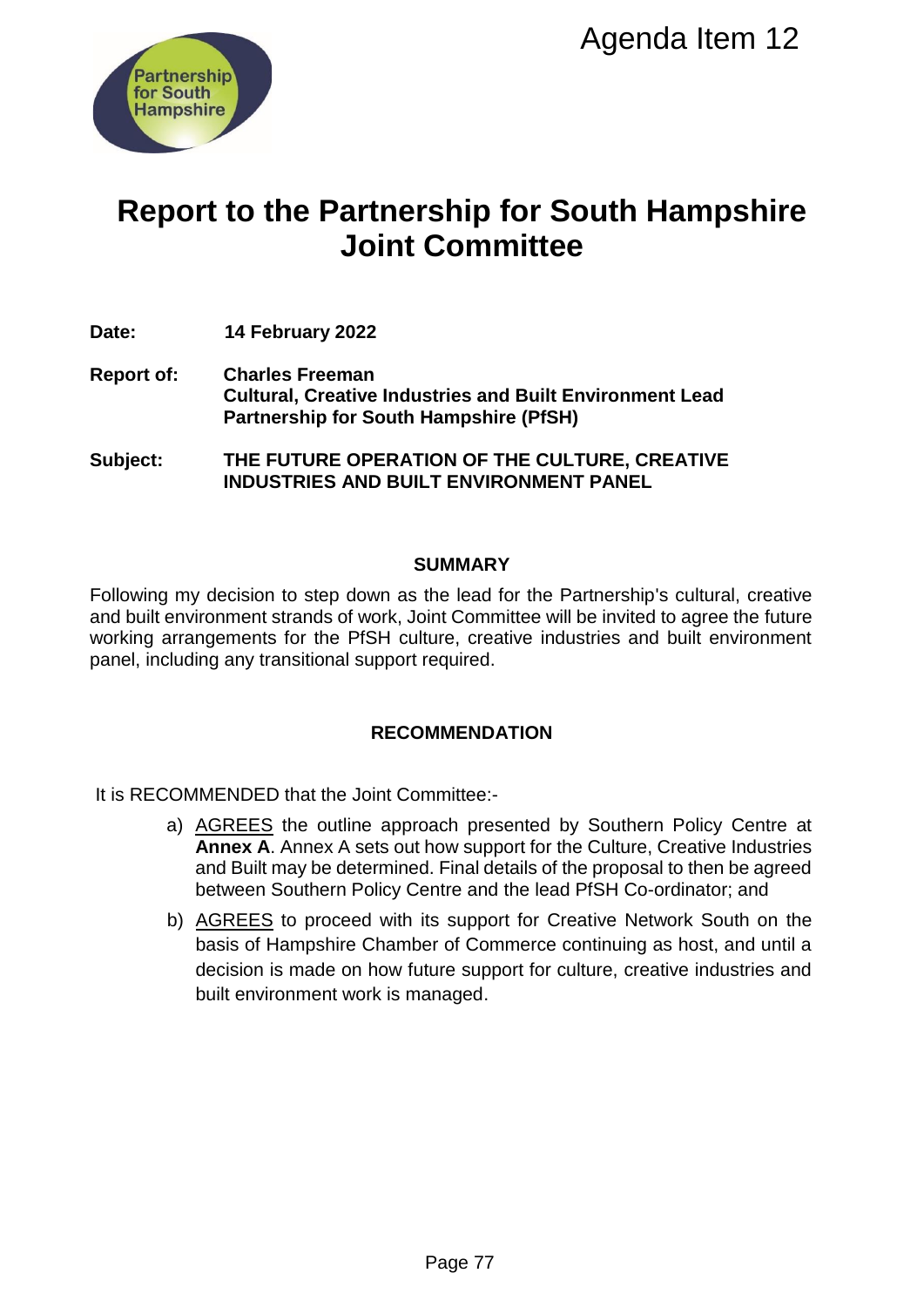# **Background**

- 1. At the meeting of chief executives on 28 September last year, a report was considered relating to the future working arrangements of the of the Culture, Creative Industries and Built Environment Panel. This came following my decision to step down in early 2022 as the lead official for this strand of PfSH work. Chief executives expressed a desire that PfSH should continue its commitment to the work of the panel, and it was agreed that the Southern Policy Centre should be appointed to facilitate a debate about how the future of Creative Network South should be supported. While this discussion occurred the creative industries work stream should continue to be active.
- 2. Following discussion with both the Southern Policy Centre and the Hampshire Chamber of Commerce, Joint Committee will be invited to agree the proposal prepared by Southern Policy Centre attached as **Annex A** - which sets out its planned approach to determining the future operation of the work. This would involve two workshops provisionally planned for June and July 2022. The budget for the work would be £7,500 and would possibly need to be funded through a contribution from PfSH's unallocated balances - or can be added to PfSH's base budget if funding will not be required until the next financial year 2022-23.
- 3. The Design Practitioners Group have agreed to proceed with the 2022 Solent Quality Place Awards. Hampshire County Council will act as budget holder. Details of progress will be included in the report to Joint Committee. The budget for the awards is £5000 to be added to the 2022-23 base budget.

#### **Recommendation**

It is RECOMMENDED that the Joint Committee:-

- a) AGREES the outline approach presented by Southern Policy Centre at **Annex A**. Annex A sets out how support for the Culture, Creative Industries and Built may be determined. Final details of the proposal to then be agreed between Southern Policy Centre and the lead PfSH Co-ordinator; and
- b) AGREES to proceed with its support for Creative Network South on the basis of Hampshire Chamber of Commerce continuing as host, and until a decision is made on how future support for culture, creative industries and built environment work is managed.

**Background Papers:** None **Reference Papers:** None **Enquiries:** For further information on this report please contact:

Charles Freeman, Cultural, Creative Industries and Built Environment Lead E-mail: [charlesgjfreeman@outlook.com](mailto:charlesgjfreeman@outlook.com)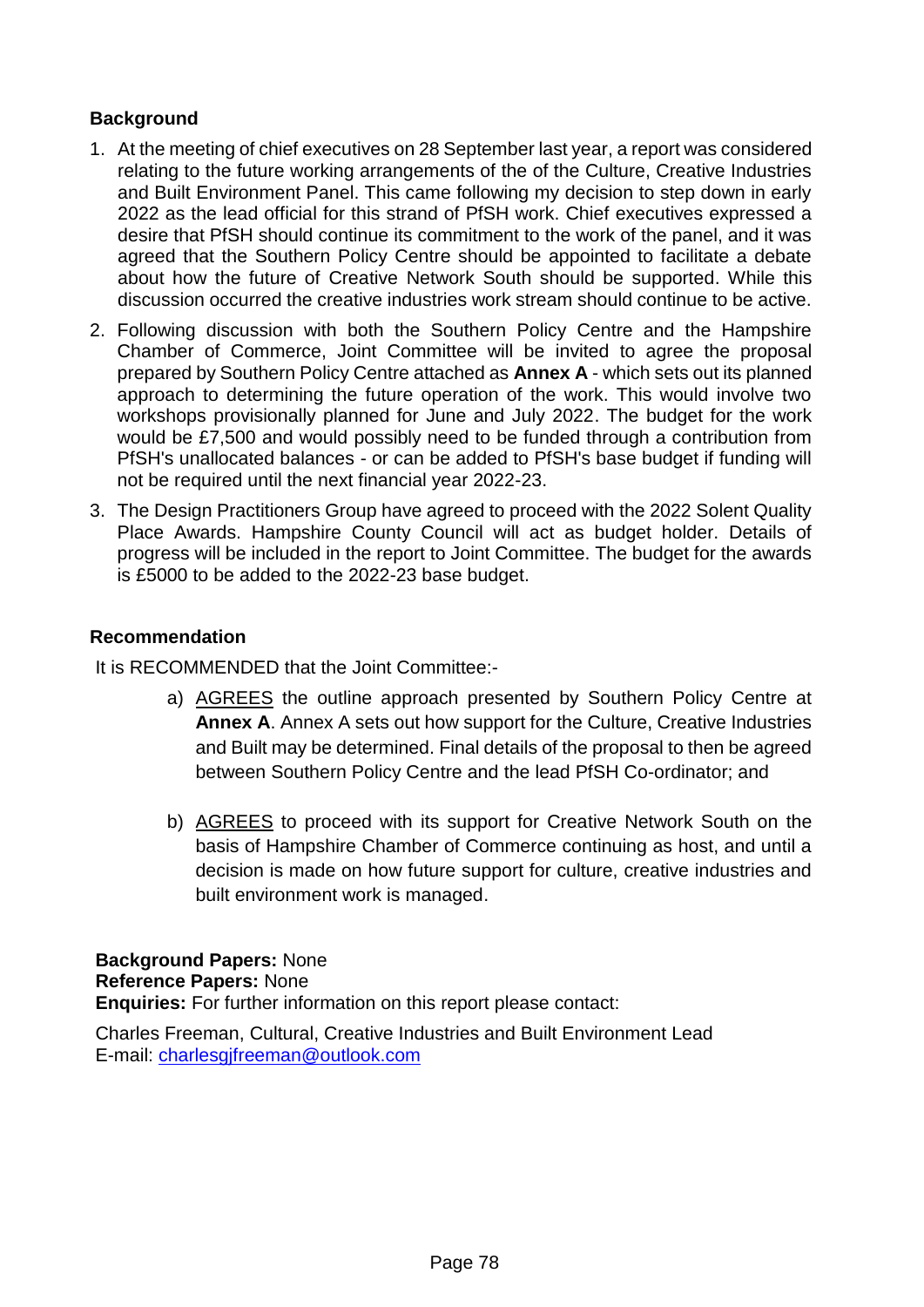# **Southern Policy Centre**

## **Creativity, Culture and Place: Project Outline**

## **Background**

PfSH is reviewing its approach to supporting creative industries and the cultural sector across South Hampshire. This follows many years of successful investment in initiatives to support the sector, including establishing Creative Network South (CNS), which is hosted by the Hampshire Chamber of Commerce.

Support to CNS will change in the new year, and PfSH is taking this opportunity to consider how they wish to take forward their support for the creative and cultural sectors. There are wider factors which may shape the evolving agenda for the sector in South Hants:

- PfSH is exploring how it can lead a green economic recovery for the region as we emerge from the Covid-19 pandemic. This encompasses, *inter alia,* a discussion about zero carbon economy, health and wellbeing and green skills;
- In the aftermath of the pandemic, and linked to the green recovery discussion, there is a wider national debate developing about the environmental and social responsibilities of businesses;
- Key initiatives across the region which will shape the future, notably the Solent Freeport and also Southampton's *City of Culture* bid;
- Arts Council England (ACE) identified Gosport, New Forest and Portsmouth as three of their 'priority areas' in the Southwest. Outside PfSH but within the central south the Isle of Wight and Rushmoor have also been given priority status – although the implications of 'priority' status are not yet clear.
- PfSH's review of its Spatial Position Statement is underway and will shape infrastructure provision.
- The Southern Policy Centre is also engaged in projects which will have an impact on cultural and creative industry policy. These projects include work relating to the implications of the Government's policies designed to 'level up' for the central South, the role of civic universities and the future of city centres.

The aim of the project is two-fold:

 To give PfSH a clear sense of purpose in its response to and support for the creative and cultural sector; This will explore the breadth of the sector covered, for example is a narrow focus on the creative industries business sector required, or wider focus on the contribution of Department for Digital Culture Media and Sport sectors on the economy, including the visitor economy, regeneration and place shaping required.

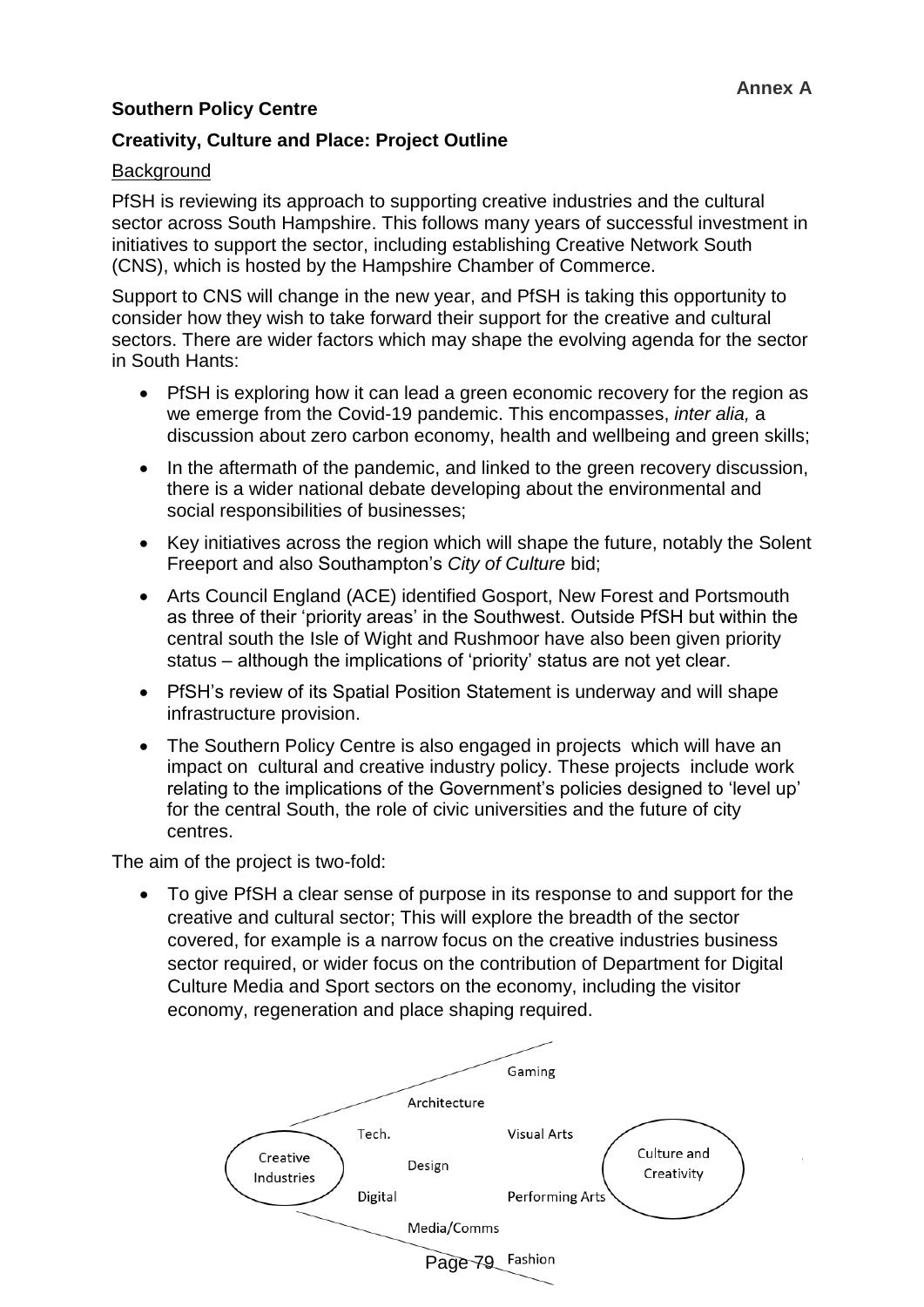To help build appropriate mechanisms for realising that purpose. This could be anything on a continuum between a loose joining of the dots linking organisations and initiatives (which is currently the role of creative network south) through to a strong developmental partnership, examples of this approach would include [the Stride Innovation Corridor,](https://stride.london/) [Creative Estuary](https://www.creativeestuary.com/) or might involve collective agenda setting as in the case of the [Cornwall Creative](https://www.cornwall.gov.uk/parks-leisure-and-culture/culture-and-creative-economy/creative-manifesto-2021-2025/)  [Manifesto.](https://www.cornwall.gov.uk/parks-leisure-and-culture/culture-and-creative-economy/creative-manifesto-2021-2025/)

# Our approach

We propose a two-stage approach:

- 1. A seminar for policy-makers to shape the 'vision' for the role the sector plays in PfSH and agree the geographic scope for that vision and the elements of the sector which are of significance
	- o Aim: to agree at a high-level the 'vision' for the sector and articulate the 'purpose' of future collaborative working
	- o Proposed Chair Cllr Vernon-Jackson (PCC/LGA)
	- o Suggested speakers
		- ACE SW (Phil Gibby/Nema Hart) ACE perspective on regional collaboration and 'priority place' designation (Portsmouth, Gosport & New Forest)
		- Trevor Keeble (Univ. of Portsmouth) role of HEIs in supporting culture and creativity
		- Creative Estuary (Sarah Dance) illustration of the approach to partnership taken elsewhere
	- o Invitees (including)
		- **Portsmouth Creates**
		- **SCC City of Culture Team**
		- **Hampshire Cultural Trust**
		- IoW…[cultural partnership]
		- $H<sub>E</sub>$  sector
		- **Cultural practitioners**
		- **Local authorities**
		- $LEPs$
		- Chamber/business representatives
	- $\circ$  Target date: June/July 2022 2-2.5hrs duration
	- o Venue: Network Eagle Lab Southampton
- 2. A workshop for practitioners to discuss practical action to help shape and deliver support for the sector, building on vision and purpose agreed at first session. This will draw on examples from elsewhere and local partnership models [NB – agenda for this workshop will be shaped by discussion at the first session]
	- $\circ$  Aim: to establish a model for future work to support the cultural and creative sector
	- o Based on facilitated workshop sessions to explore
		- Sector support needs
		- **Scope of partnerships/collaboration**
		- Models for collaboration